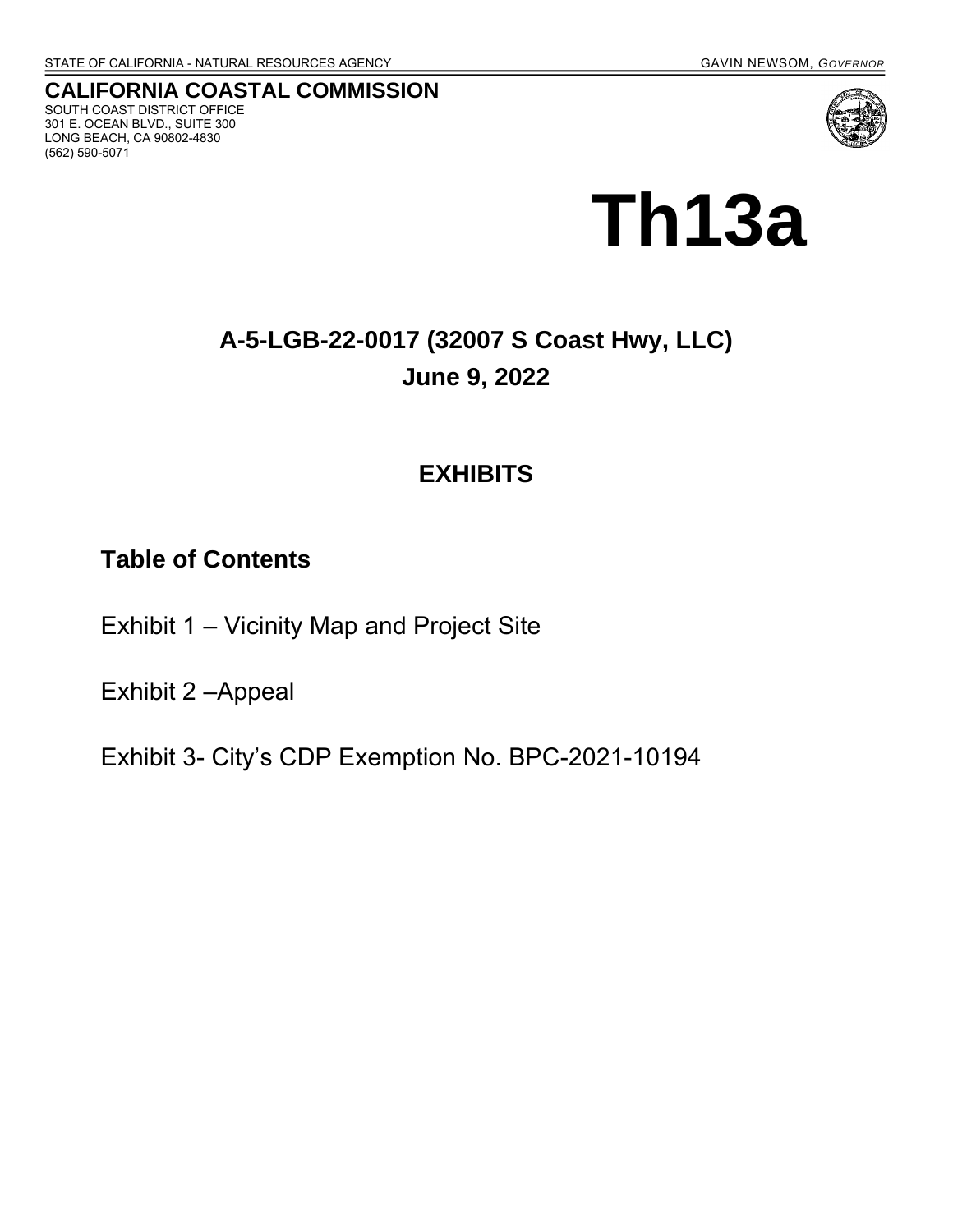<span id="page-1-0"></span>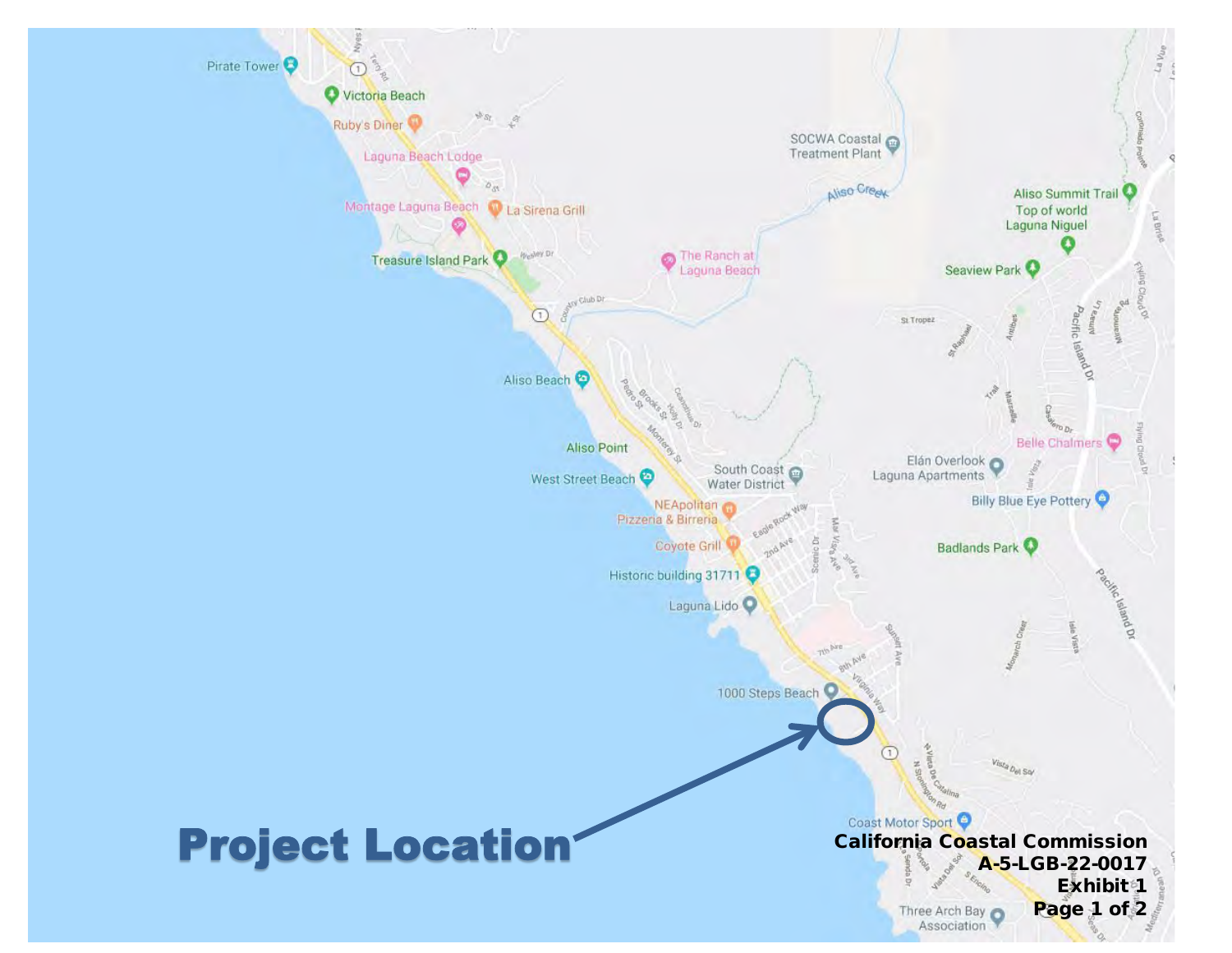# Subject Residence N

point of

 $COAST-10THQ$ 

S Coast Kiwy

A-5-LGB-22-0017 Exhibit 1 Page 2 of 2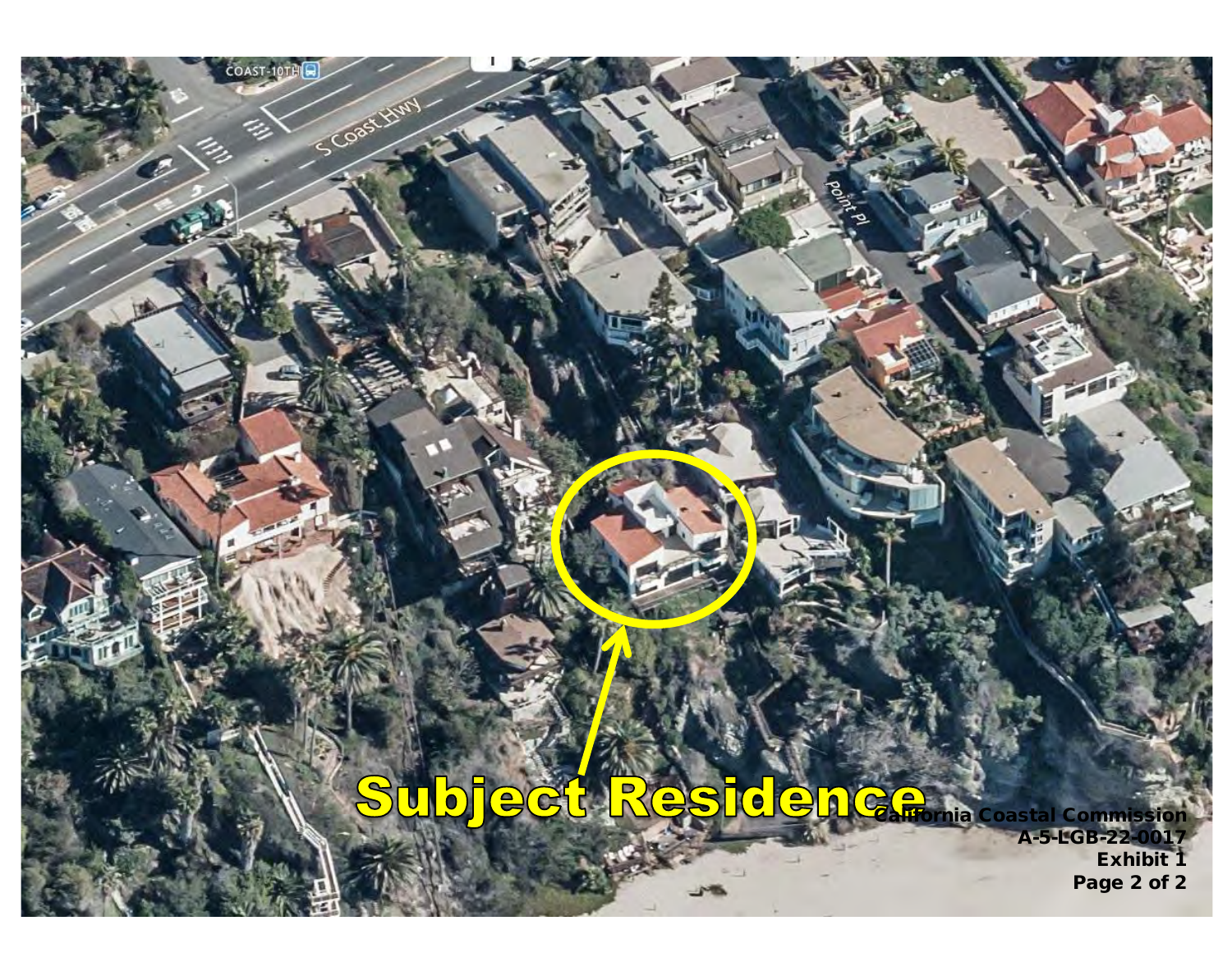<span id="page-3-0"></span>CALIFORNIA COASTAL COMMISSION

SOUTH COAST DISTRICT OFFICE 301 E. OCEAN BLVD., SUITE 300 LONG BEACH, CA 90802  $(562) 590 - 5071$ SOUTHCOAST@COASTAL.CA.GOV



#### **APPEAL FORM**

Appeal of Local Government Coastal Development Permit

#### **Filing Information (STAFF ONLY)**

| District Office: South Coast           |
|----------------------------------------|
| Appeal Number: 4-5-LGB-22-0017         |
| Date Filed: May 2, 2022                |
| Appellant Name(s): Mark & Sharpn Fudae |
|                                        |

#### **APPELLANTS**

**IMPORTANT.** Before you complete and submit this appeal form to appeal a coastal development permit (CDP) decision of a local government with a certified local coastal program (LCP) to the California Coastal Commission, please review the appeal information sheet. The appeal information sheet describes who is eligible to appeal what types of local government CDP decisions, the proper grounds for appeal, and the procedures for submitting such appeals to the Commission. Appellants are responsible for submitting appeals that conform to the Commission law, including regulations. Appeals that do not conform may not be accepted. If you have any questions about any aspect of the appeal process, please contact staff in the Commission district office with jurisdiction over the area in question (see the Commission's contact page at https://coastal.ca.gov/contact/#/).

Note regarding emailed appeals. Please note that emailed appeals are accepted ONLY at the general email address for the Coastal Commission district office with jurisdiction over the local government in question. For the South Coast district office, the email address is SouthCoast@coastal.ca.gov. An appeal emailed to some other email address, including a different district's general email address or a staff email address, will be rejected. It is the appellant's responsibility to use the correct email address, and appellants are encouraged to contact Commission staff with any questions. For more information, see the Commission's contact page at https:// coastal.ca.gov/contact/#/).

> **California Coastal Commission** A-5-LGB-22-0017 **Exhibit 2** Page 1 of 10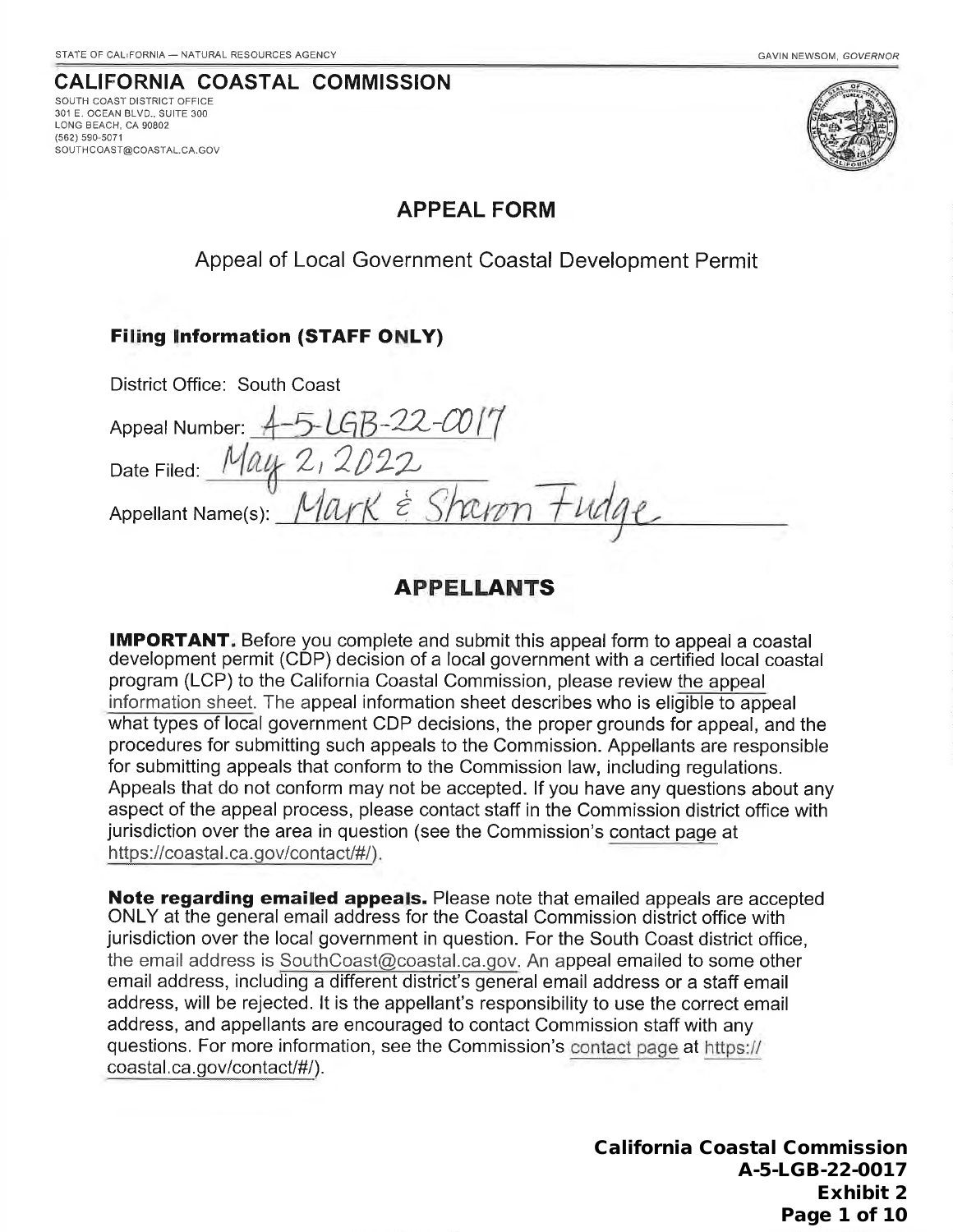#### 1. Appellant information1

| Name:               |  | Mark and Sharon Fudge                                                                                                                                                            |
|---------------------|--|----------------------------------------------------------------------------------------------------------------------------------------------------------------------------------|
| Mailing address:    |  | P.O. Box 130, Laguna Beach, CA 92652-0130                                                                                                                                        |
| Phone number:       |  | 949-481-1100                                                                                                                                                                     |
| Email address:      |  | fudge1@cox.net                                                                                                                                                                   |
|                     |  | How did you participate in the local CDP application and decision-making process?                                                                                                |
| Did not participate |  | Submitted comment<br>Testified at hearing<br>$\cup$ Other                                                                                                                        |
| Describe:           |  | The decision (CDP exemption) did not involve a public hearing. We                                                                                                                |
|                     |  | attended a Design Review Board meeting on April 28, 2022 and objected to                                                                                                         |
|                     |  | the exemption at public comment.                                                                                                                                                 |
|                     |  |                                                                                                                                                                                  |
|                     |  |                                                                                                                                                                                  |
|                     |  | If you did not participate in the local CDP application and decision-making process,<br>please identify why you should be allowed to appeal anyway (e.g., if you did not         |
|                     |  | participate because you were not properly noticed).                                                                                                                              |
| Describe:           |  | There was not a local CDP application.                                                                                                                                           |
|                     |  |                                                                                                                                                                                  |
|                     |  |                                                                                                                                                                                  |
|                     |  |                                                                                                                                                                                  |
|                     |  |                                                                                                                                                                                  |
|                     |  | Please identify how you exhausted all LCP CDP appeal processes or otherwise identify<br>why you should be allowed to appeal (e.g., if the local government did not follow proper |
| processes).         |  | CDP notice and hearing procedures, or it charges a fee for local appellate CDP                                                                                                   |
| Describe:           |  | The only avenue to appeal a CDP exemption is directly to the CCC.                                                                                                                |
|                     |  |                                                                                                                                                                                  |
|                     |  |                                                                                                                                                                                  |
|                     |  |                                                                                                                                                                                  |
|                     |  |                                                                                                                                                                                  |
|                     |  |                                                                                                                                                                                  |

<sup>1</sup> If there are multiple appellants, each appellant must provide their own contact and participation<br>information. Please attach additional sheets as necessary.<br>**California Coastal Commission** 

A-5-LGB-22-0017 Exhibit 2 Page 2 of 10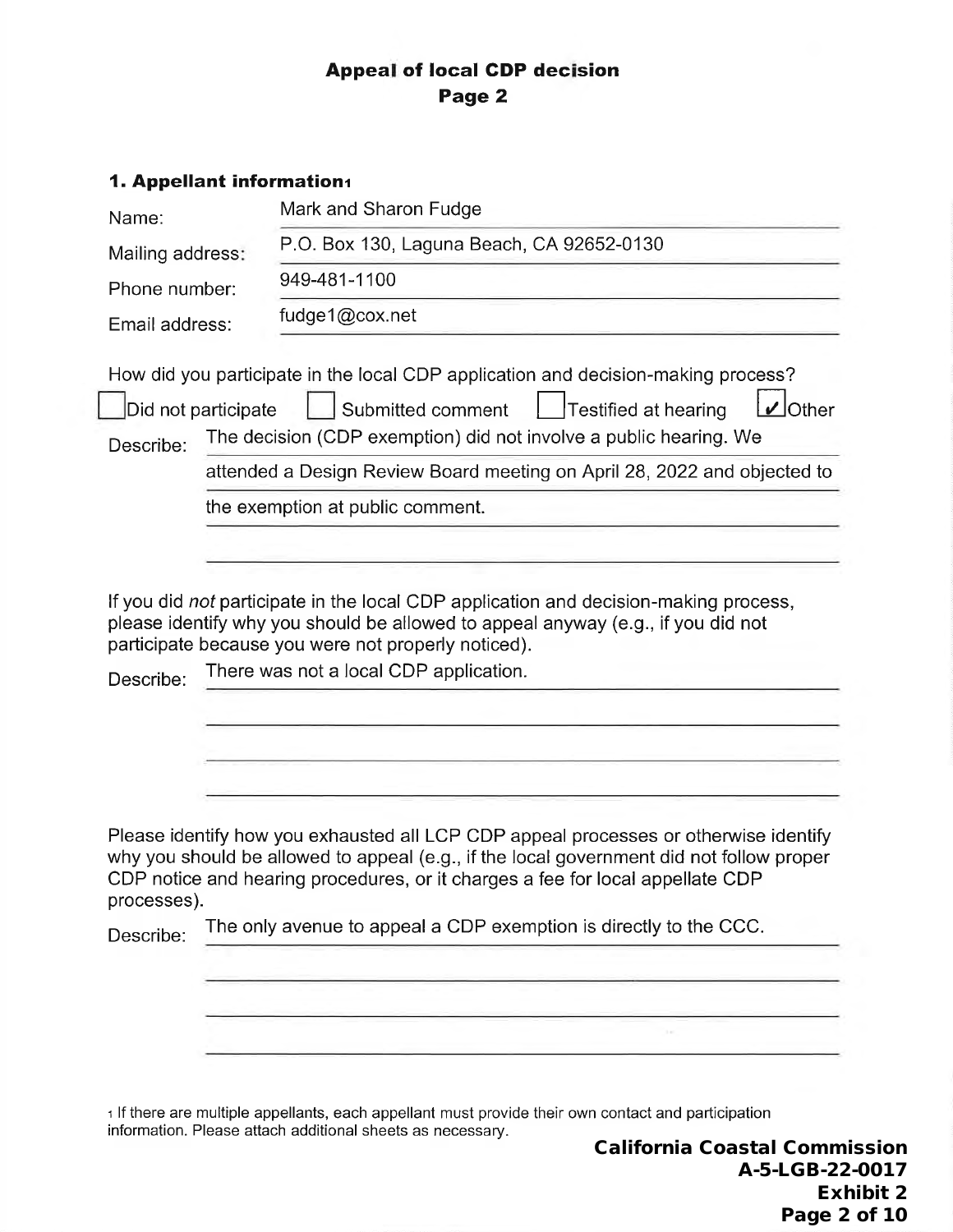#### 2. Local CDP decision being appealed2

| Local government name:                   | City of Laguna Beach<br>Michael Delgadillo, Contract Planner<br>none |                    |  |
|------------------------------------------|----------------------------------------------------------------------|--------------------|--|
| Local government approval body:          |                                                                      |                    |  |
| Local government CDP application number: |                                                                      |                    |  |
| Local government CDP decision:           | $\Box$ CDP approval                                                  | $\Box$ CDP denials |  |
| Date of local government CDP decision:   |                                                                      |                    |  |

Please identify the location and description of the development that was approved or denied by the local government.

Replacement of all existing doors and windows, replacement of existing Describe: decks at main house and garage, repair gutters, and downspouts of existing roofs, upper and lower decks, repair of exterior side yard stairway (treads, risers, stair stringers, railing and landing decks), remodel room below garage, repair of existing funicular, removal of wood siding and replacement with stucco, interior repairs to main house, re-roof, repair driveway deck, replace mech equipment, and replace hardscape.

2 Attach additional sheets as necessary to fully describe the local government CDP decision, including a description of the development that was the subject of the CDP application and decision.

a Very few local CDP denials are appealable, and those that are also require submittal of an appeal fee. Please see the appeal information sheet for more information. California Coastal Commission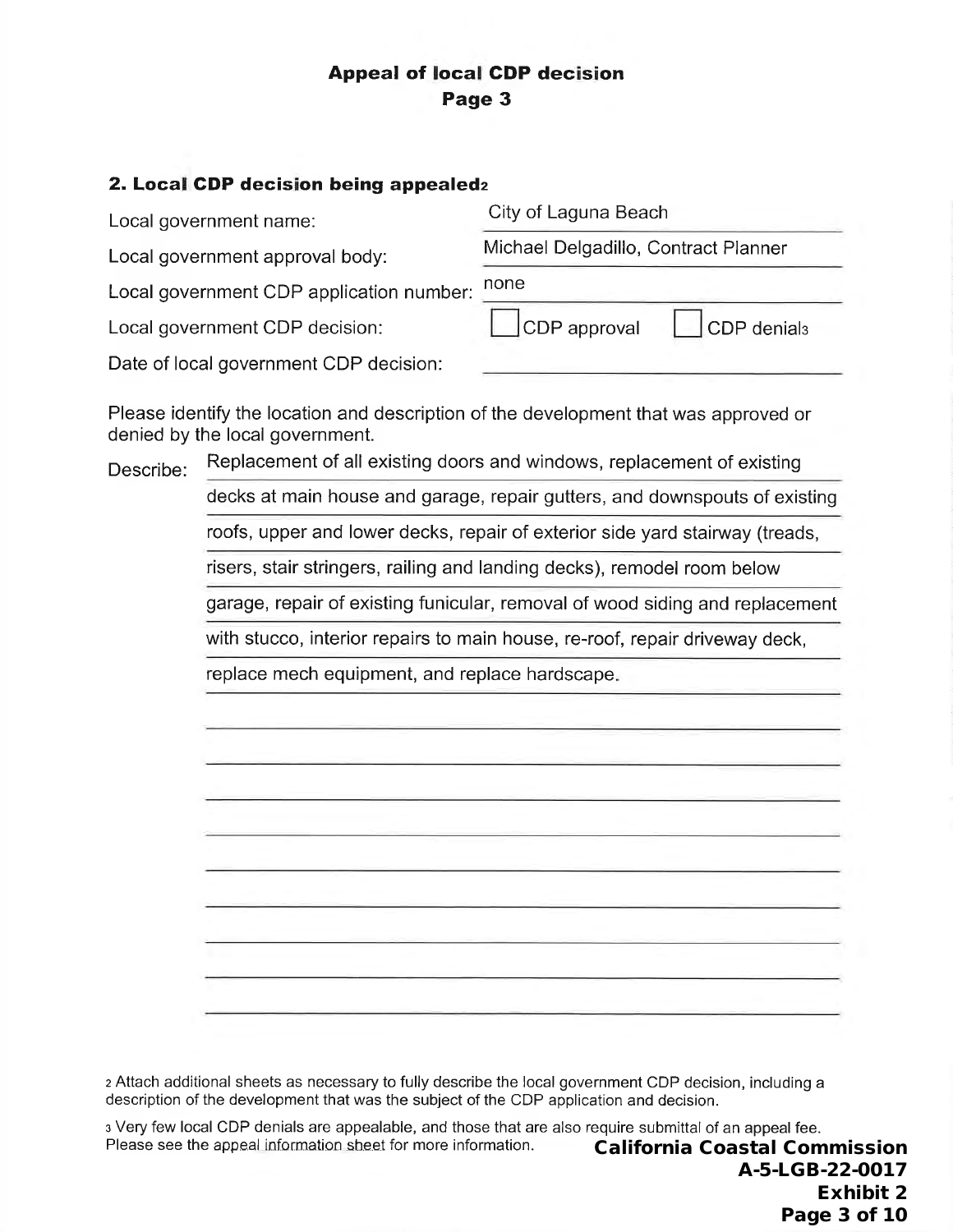#### **3. Applicant information**

Applicant name(s):

**Applicant Address:** 

Marshall Inninns

Project location: 32007 Coast Highway Laguna Beach, CA 92651

#### 4. Grounds for this appeal4

For appeals of a CDP approval, grounds for appeal are limited to allegations that the approved development does not conform to the LCP or to Coastal Act public access provisions. For appeals of a CDP denial, grounds for appeal are limited to allegations that the development conforms to the LCP and to Coastal Act public access provisions. Please clearly identify the ways in which the development meets or doesn't meet, as applicable, the LCP and Coastal Act provisions, with citations to specific provisions as much as possible. Appellants are encouraged to be concise, and to arrange their appeals by topic area and by individual policies.

**Common** 

**Salary Car** 

| Describe: | This project does not qualify for a CDP exemption due to its scope |  |  |  |  |
|-----------|--------------------------------------------------------------------|--|--|--|--|
|           | and location (entirely on the bluff face).                         |  |  |  |  |
|           | See additional sheets for detail.                                  |  |  |  |  |
|           |                                                                    |  |  |  |  |
|           |                                                                    |  |  |  |  |
|           |                                                                    |  |  |  |  |
|           |                                                                    |  |  |  |  |
|           |                                                                    |  |  |  |  |
|           |                                                                    |  |  |  |  |
|           |                                                                    |  |  |  |  |
|           |                                                                    |  |  |  |  |
|           |                                                                    |  |  |  |  |
|           |                                                                    |  |  |  |  |
|           |                                                                    |  |  |  |  |

4 Attach additional sheets as necessary to fully describe the grounds for appeal.

**California Coastal Commission** A-5-LGB-22-0017 **Exhibit 2** Page 4 of 10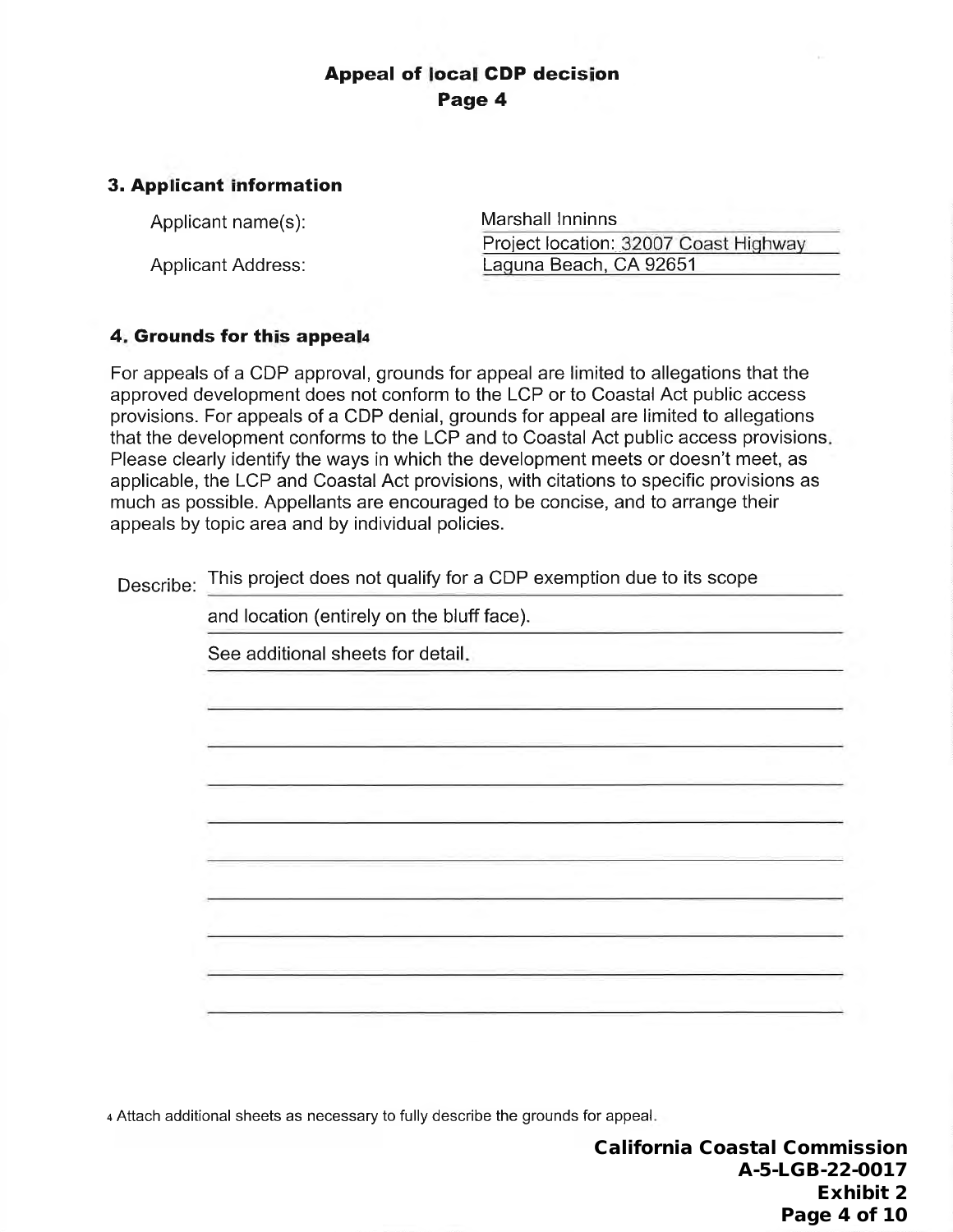#### 5. Identification of interested persons

On a separate page, please provide the names and contact information (i.e., mailing and email addresses) of all persons whom you know to be interested in the local CDP decision and/or the approved or denied development (e.g., other persons who participated in the local CDP application and decision making process, etc.), and check this box to acknowledge that you have done so.

Interested persons identified and provided on a separate attached sheet

#### **6. Appellant certifications**

 $\omega$  .

I attest that to the best of my knowledge, all information and facts in this appeal are correct and complete.

| Print name        | Mark Fudge/Sharon Fudge |  |
|-------------------|-------------------------|--|
| 'Signature        |                         |  |
| Date of Signature | May 1, 2022             |  |

#### 7. Representative authorizations

While not required, you may identify others to represent you in the appeal process. If you do, they must have the power to bind you in all matters concerning the appeal. To do so, please complete the representative authorization form below and check this box to acknowledge that you have done so.

I have authorized a representative, and I have provided authorization for them on the representative authorization form attached.

5 If there are multiple appellants, each appellant must provide their own certification. Please attach additional sheets as necessary.

6 If there are multiple appellants, each appellant must provide their own representative authorization form to identify others who represent them. Please attach additional sheets **califfornia Coastal Commission** 

A-5-LGB-22-0017 **Exhibit 2** Page 5 of 10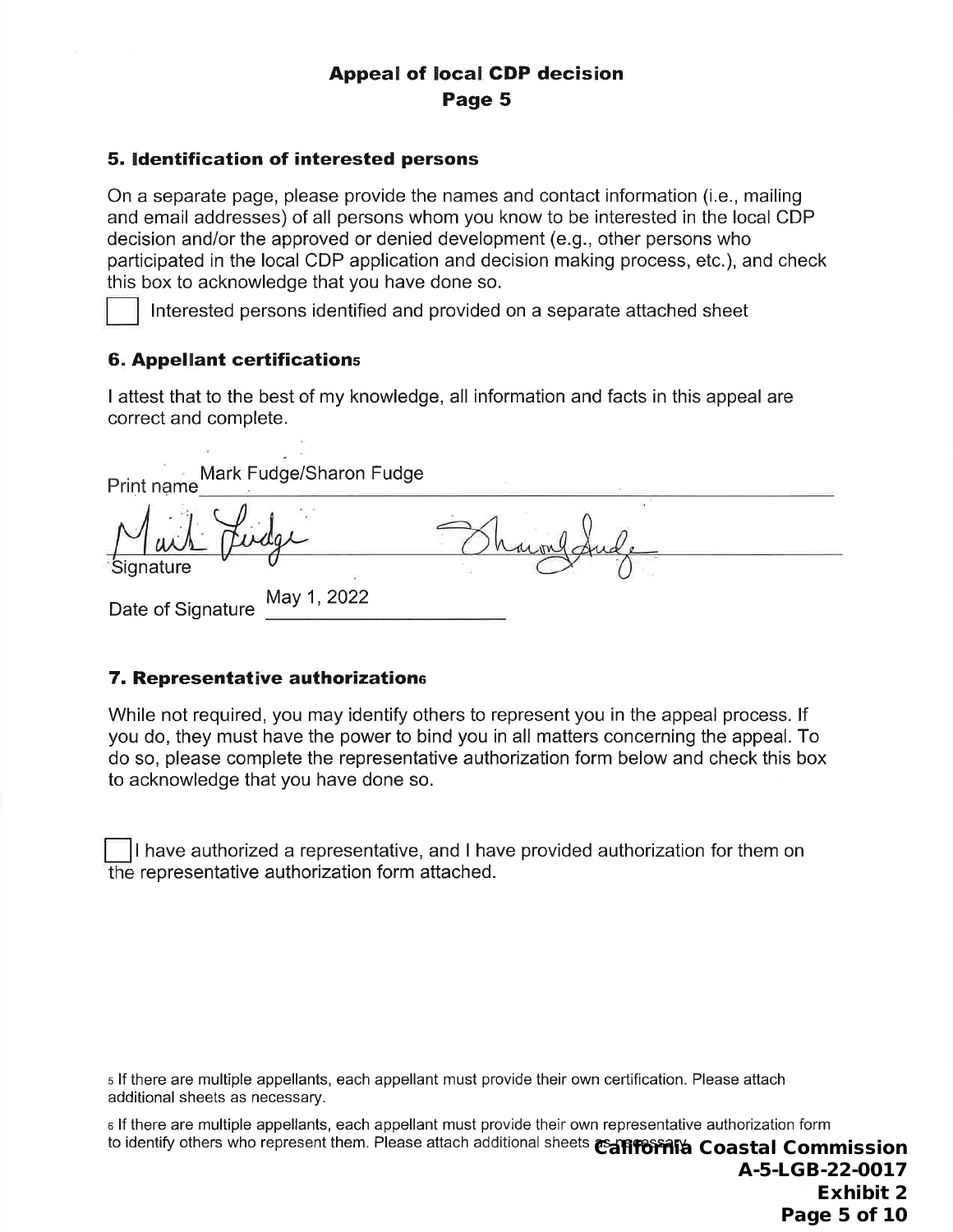#### **CALIFORNIA COASTAL COMMISSION**

455 MARKET STREET, SUITE 300 SAN FRANCISCO, CA 94105-2219 VOICE (415) 904-5200 FAX (415) 904-5400



### **DISCLOSURE OF REPRESENTATIVES**

If you intend to have anyone communicate on your behalf to the California Coastal Commission, individual Commissioners, and/or Commission staff regarding your coastal development permit (CDP) application (including if your project has been appealed to the Commission from a local government decision) or your appeal, then you are required to identify the name and contact information for all such persons prior to any such communication occurring (see Public Resources Code, Section 30319). The law provides that failure to comply with this disclosure requirement prior to the time that a communication occurs is a misdemeanor that is punishable by a fine or imprisonment and mav lead to denial of an application or rejection of an appeal.

To meet this important disclosure requirement, please list below all representatives who will communicate on your behalf or on the behalf of your business and submit the list to the appropriate Commission office. This list could include a wide variety of people such as attorneys, architects, biologists, engineers, etc. If you identify more than one such representative, please identify a lead representative for ease of coordination and communication. You must submit an updated list anytime your list of representatives changes. You must submit the disclosure list before any communication by your representative to the Commission or staff occurs.

Your Name

CDP Application or Appeal Number **CDP** Application or Appeal Number

| Lead Representative |  |
|---------------------|--|
|                     |  |

| Name                   |  |  |
|------------------------|--|--|
| Title                  |  |  |
| <b>Street Address.</b> |  |  |
| City                   |  |  |
| State, Zip             |  |  |
| Email Address          |  |  |
| Daytime Phone          |  |  |

Your Signature **contract and the Contract of Science Contract and Contract and Contract of Science Contract and Contract and Contract and Contract and Contract and Contract and Contract and Contract and Contract and Contra** 

Date of Signature **Date of Signature** 

**California Coastal Commission** A-5-LGB-22-0017 **Exhibit 2** Page 6 of 10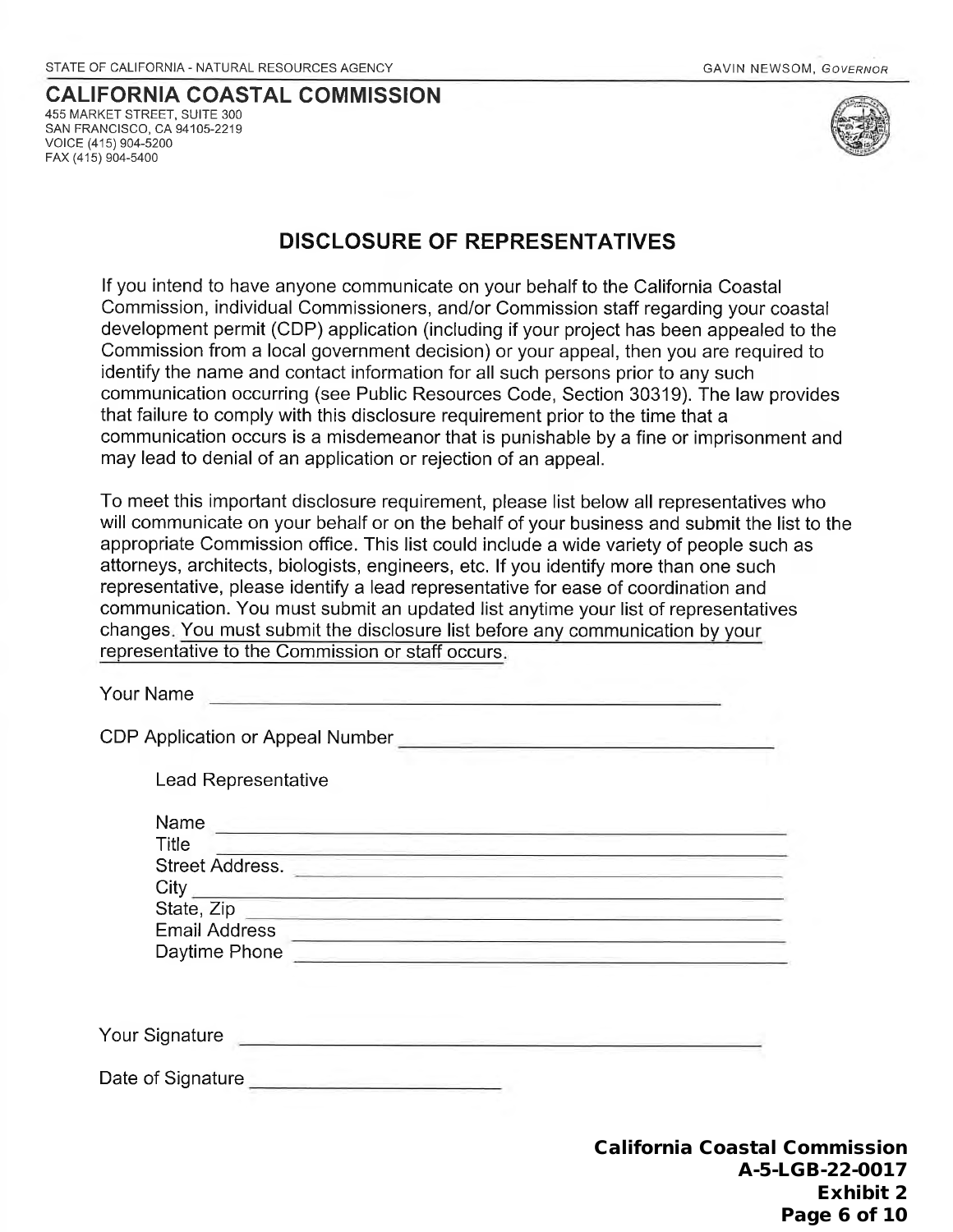Additional Representatives (as necessary)

| Name<br><u> The Station of the company and the company of the company of the company of the company of the company of the company of the company of the company of the company of the company of the company of the company of the compa</u> |  |
|----------------------------------------------------------------------------------------------------------------------------------------------------------------------------------------------------------------------------------------------|--|
| Title<br><u> a shi ne a shekara ta 1999, a shekara ta 1999</u>                                                                                                                                                                               |  |
|                                                                                                                                                                                                                                              |  |
| City <u>Constant Communication</u>                                                                                                                                                                                                           |  |
|                                                                                                                                                                                                                                              |  |
| Email Address <b>Communication</b> Communication and Communication Communication Communication Communication Communication                                                                                                                   |  |
| Daytime Phone <b>Contract Contract Contract Contract Contract Contract Contract Contract Contract Contract Contract Contract Contract Contract Contract Contract Contract Contract Contract Contract Contract Contract Contract </b>         |  |
|                                                                                                                                                                                                                                              |  |
|                                                                                                                                                                                                                                              |  |
| <b>Title</b><br><u> The Commission and Commission and Commission and Commission and Commission and Commission and Commission and</u>                                                                                                         |  |
| Street Address.                                                                                                                                                                                                                              |  |
| City <b>Commission Commission</b>                                                                                                                                                                                                            |  |
| State, Zip                                                                                                                                                                                                                                   |  |
|                                                                                                                                                                                                                                              |  |
| Daytime Phone <b>Contract Contract Contract Contract Contract Contract Contract Contract Contract Contract Contract Contract Contract Contract Contract Contract Contract Contract Contract Contract Contract Contract Contract </b>         |  |
|                                                                                                                                                                                                                                              |  |
|                                                                                                                                                                                                                                              |  |
| Title<br>the control of the control of the control of the control of the control of the control of                                                                                                                                           |  |
| Street Address.                                                                                                                                                                                                                              |  |
| City <u>Culture and City and City and City and City and City and City and City and City and City and City and City and City and City and City and City and City and City and City and City and City and City and City and City a</u>         |  |
|                                                                                                                                                                                                                                              |  |
| Email Address <b>Communication</b> Communication and Communication Communication Communication                                                                                                                                               |  |
| Daytime Phone <b>contract the Contract of Contract Contract of Contract Contract Contract Contract Contract Contract Contract Contract Contract Contract Contract Contract Contract Contract Contract Contract Contract Contract</b>         |  |
|                                                                                                                                                                                                                                              |  |
| Title                                                                                                                                                                                                                                        |  |
| <u> 1980 - Andrea American American (</u> 1980 - 1980 - 19                                                                                                                                                                                   |  |
| Street Address.                                                                                                                                                                                                                              |  |
| City                                                                                                                                                                                                                                         |  |
|                                                                                                                                                                                                                                              |  |
|                                                                                                                                                                                                                                              |  |
| Daytime Phone                                                                                                                                                                                                                                |  |
|                                                                                                                                                                                                                                              |  |
|                                                                                                                                                                                                                                              |  |

Your Signature **Executive Signature Contract Contract Contract Contract Contract Contract Contract Contract Contract Contract Contract Contract Contract Contract Contract Contract Contract Contract Contract Contract Cont**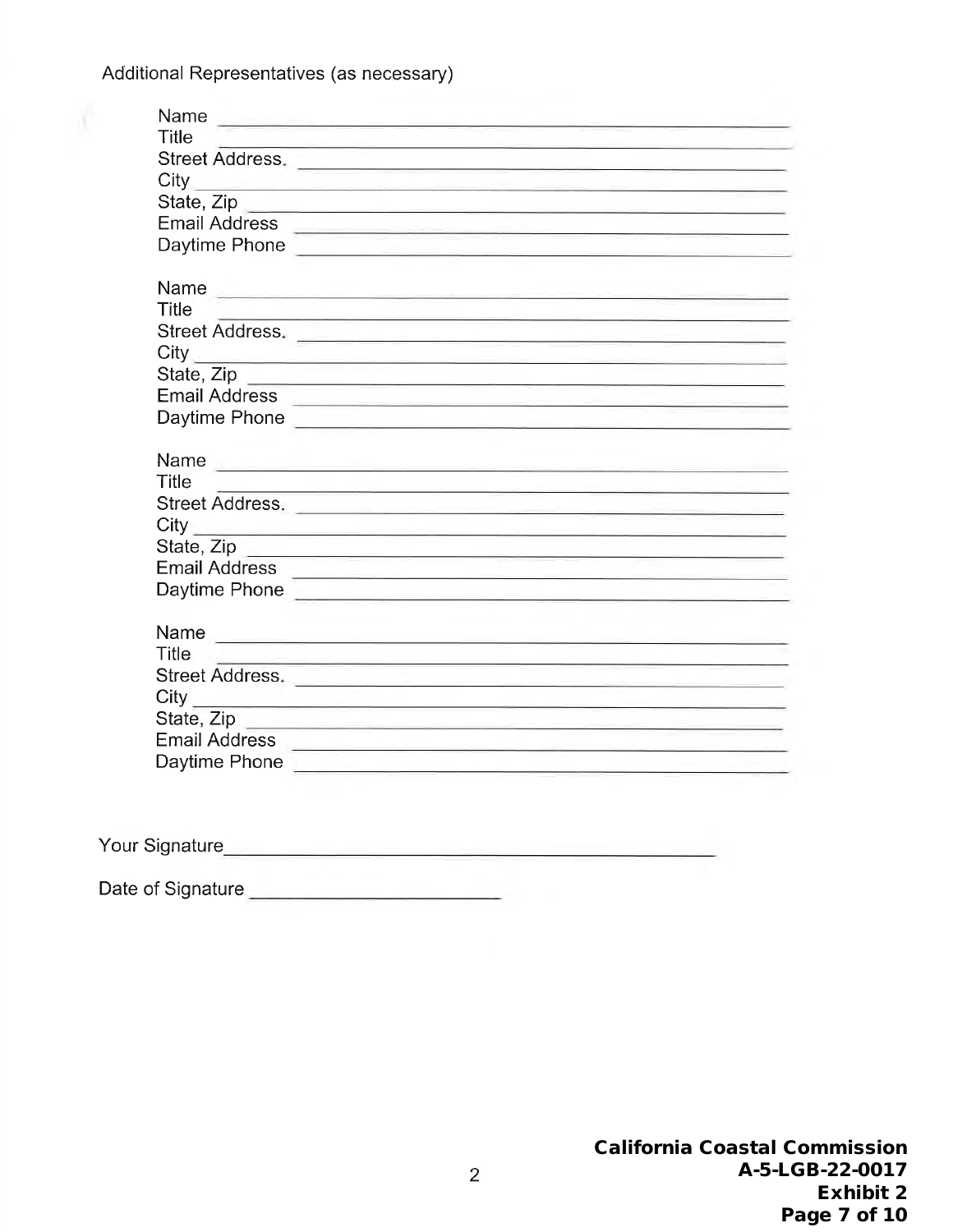On 04/13/2022, the City of Laguna Beach issued a Coastal Development Permit Exemption (Case No. BPC-2021-10194) for a project proposed at 32007 Coast Highway, Laguna Beach. The justification for this exemption is that the 'project' is a Repair and Maintenance activity that does not result in an addition to, or enlargement or expansion of, the object of such activities and that it is not classified as including the presence of mechanized equipment or outdoor storage on construction materials within an environmentally sensitive area, or within 50' of the edge of a coastal bluff or environmentally sensitive area.

As described, the project includes the "replacement of all existing doors and windows, replacement of existing decks at main house and garage, repair gutters and downspouts of existing roofs, upper and lower decks, repair of exterior side yard stairway (tread, risers, stair stringers, railing and landing decks), remodel room below garage, repair of existing funicular. removal of wood siding and replacement with stucco, interior repairs to main house, re-roof, repair driveway deck, replace tech equipment, and replace hardscape."

No plans for the project have been made available online for review by the public, so it is difficult to ascertain the scope of the project, but from the description, it appears that work is being proposed to decks and components of the site that have already been determined by the Coastal Commission to be unpermitted work. Accordingly, these components constitute violations of the LCP and the Coastal Act.

For reference, we direct you to the staff report for our appeal A-5-LGB-19-0193 (substantial issue found on 11/15/19). In that instance, a CDP was issued by the City (and appealed to the CCC) for work involving "an interior remodel, door and window replacement, stucco repair and a parapet removal" at this same location. Essentially, the same project is being proposed at this time. The original project never came back before the Commission for a De Novo hearing appellants assume the project was withdrawn by the applicant, but have no verification of that. In any case, the unpermitted development/violations at the site have never been addressed.

The substantial issue staff report (and its adoption by the Commission) provided the following facts, which are now 'substantial evidence' to be reviewed in this instance.

- The Commission's staff geologist determined the bluff edge as being entirely landward of the existing residence rendering the subject project occurring entirely on the bluff face.
- Work done in the 1970's (pursuant to UP-3383) never obtained the necessary approvals from the Coastal Commission (or its equivalent) and therefore the beach access staircase and associated decks constitute unpermitted development.
- An Emergency CDP (G-5-19-0011) was issued by the Coastal Commission to authorize repair work to the slope landward of the site.<sup>1</sup>

This is also not the first time the City has granted exemptions for work at the site that have been objected to (by same appellants) where the Commission determined the work indeed needed CDPs. This site (together with its neighbor at 32005 Coast Highway) has an extensive

**California Coastal Commission** A-5-LGB-22-0017 **Exhibit 2** Page 8 of 10

<sup>&</sup>lt;sup>1</sup>Although the applicant is required to submit a follow-up CDP application to request permanent authorization of the structures constructed under the emergency permit, there is no evidence in the record of that request. The emergency work has been completed since September of 2019. In our view, until a permanent CDP has been granted for that slope repair, the existing structure (the house) should not rely on that repair and should not have work done to it.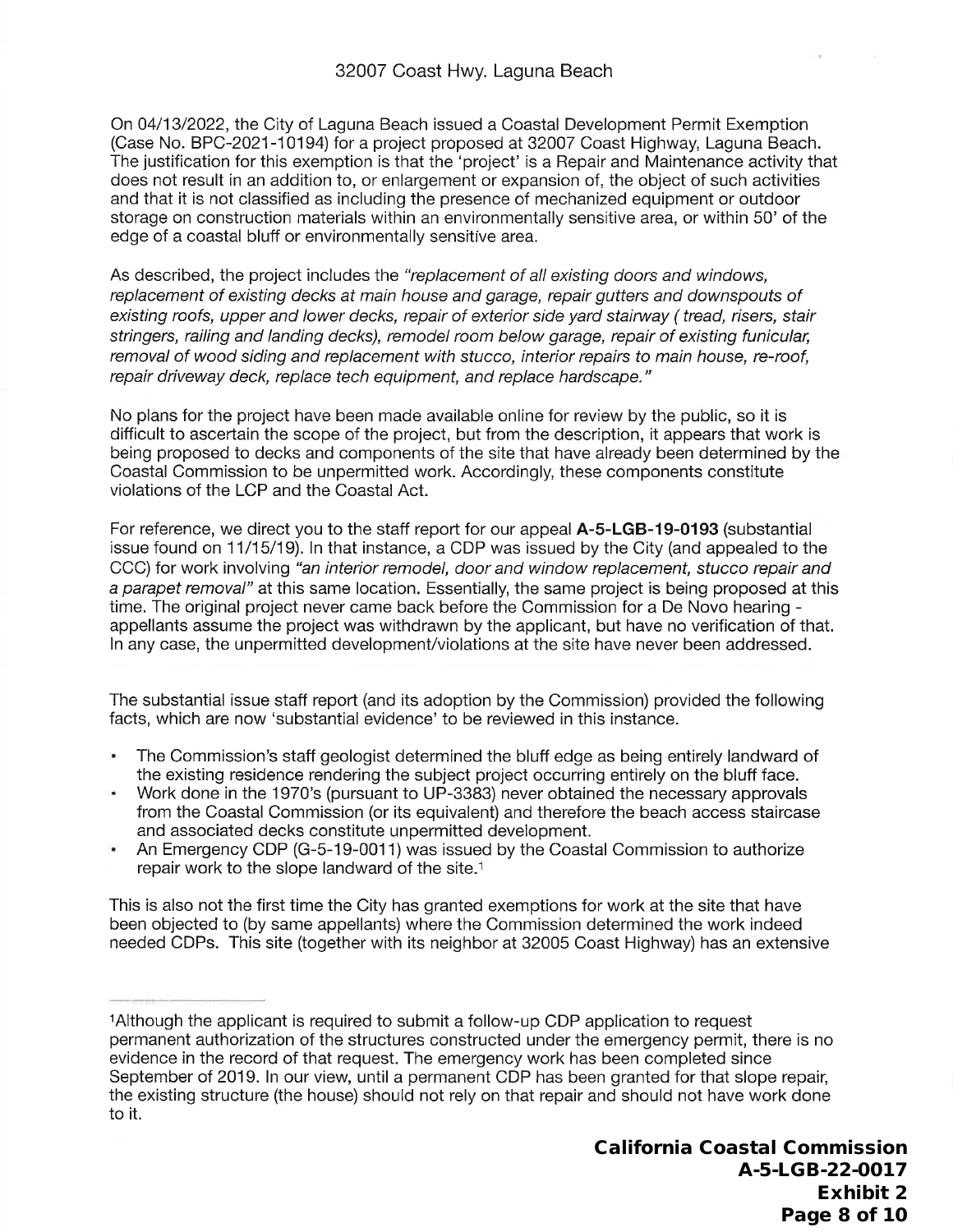history of violations which staff is aware of, and has documentation provided by these appellants previously. If copies are needed, they can be provided.

The entirety of the project must be reviewed, and unpermitted development removed (pursuant to LCP Land Use Element Action 7.3.8), before a remodel can occur to ensure that existing violations are not remodeled or improved and that the proposed work does not exceed 50% repair/maintenance thresholds - specifically the funicular.

We ask that the Commission find our appeal of this newest exemption to present a 'substantial issue' and to grant our appeal.

Thank you for your consideration,

 $\mathbb{R}^d$ 

ark Pudge Mark Fudge

Sharon Fudge

**California Coastal Commission** A-5-LGB-22-0017 **Exhibit 2** Page 9 of 10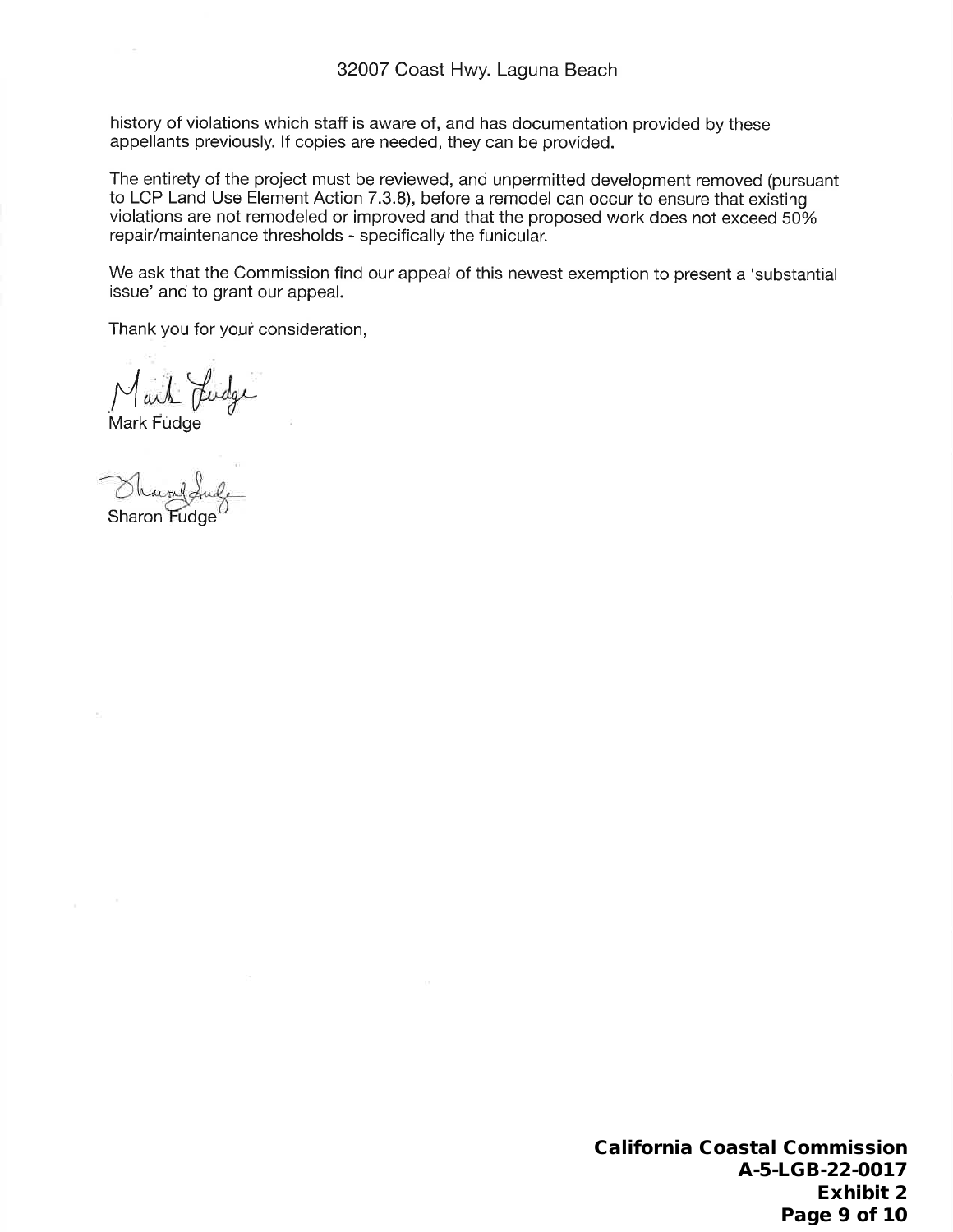California Coastal Commission A-5-LGB-22-0017 Exhibit 2 Page 10 of 10

 $\tilde{R}_1 = \tilde{R}_2 = \ldots = \tilde{R}_N$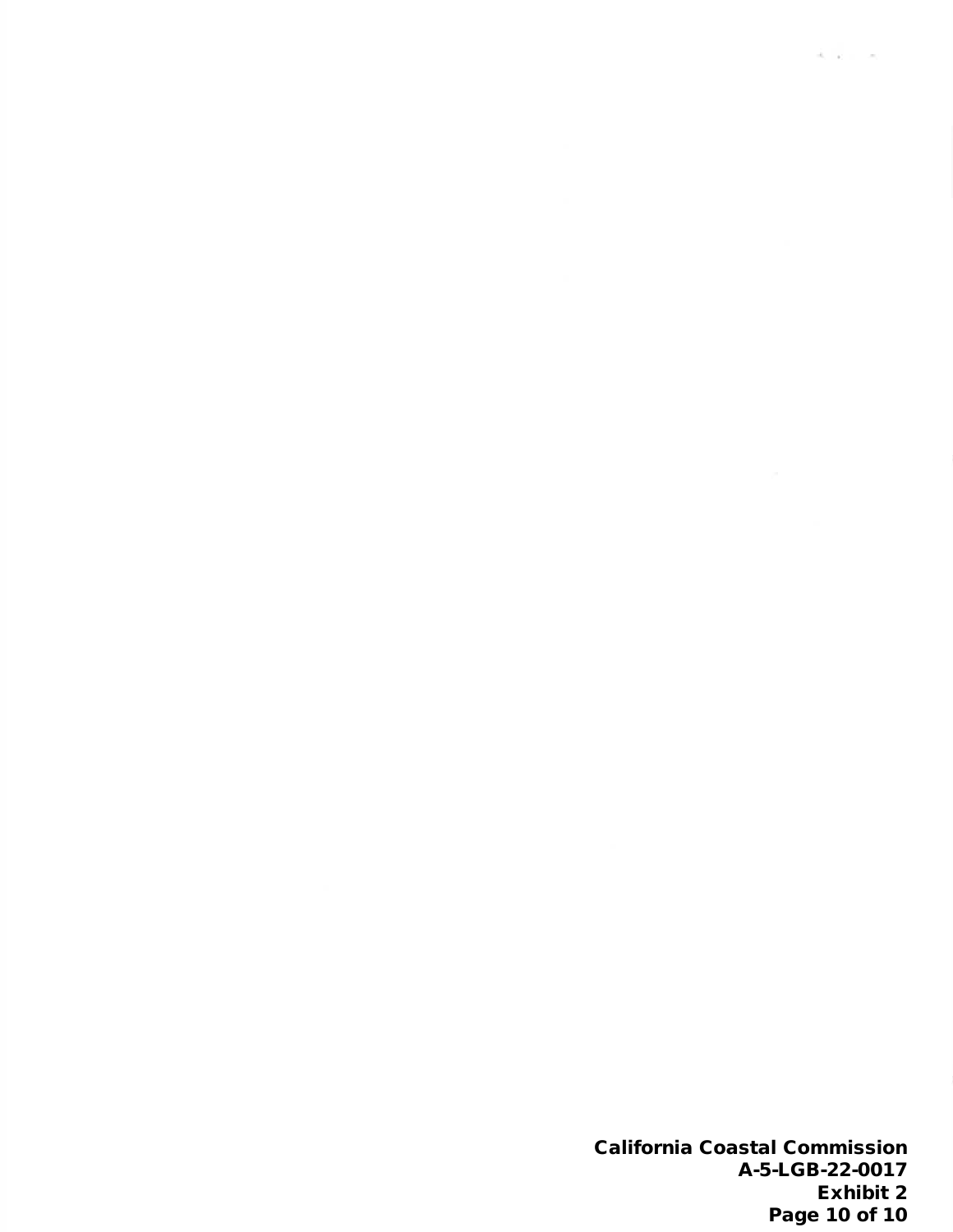<span id="page-13-0"></span>**APPEAL PERIOD ENDS AT 5:00 P.M.** 

**APPEAL RECEIVED: O YES NO O.** 



RECEIVED South Coast Region

APR 18 2022

X Appealable  $\Box$  Non-Appealable

**CALIFORNIA** 

## **COASTAL DEVELOPMENT PERMIT EXEMPTION COMMISSION NO PERMIT REOUIRED**

Date: 04/13/2022

Case No.: BPC-2021-10194

Applicant Name: Marshall Ininns

Project Location: 32007 Coast Highway

Project Planner: Michael Delgadillo, Contract Planner

Project Description:

Replacement of all existing doors and windows, replacement of existing decks at main house and garage, repair gutters and downspouts of existing roofs, upper and lower decks, repair of exterior side yard stairway (treads, risers, stair stringers, railing and landing decks), remodel room below garage, repair of existing funicular, removal of wood sliding and replacement with stucco, interior repairs to main house, re-roof, repair driveway deck, replace mech equipment, and replace hardscape

Pursuant to Municipal Code Section 25.07.008 (Exemptions), the proposed development is without risk of adverse environmental effect on coastal resources, including public access, and therefore do not require a Coastal Development Permit (CDP) for the reason(s) checked below:

Improvements to Single-Family Homes. The proposed improvements to single-family dwellings and mobilehomes including ancillary structures and landscaping, are not classified as one of the following: a) Guest houses and self-contained accessory dwelling units; b) Located on a beach, in a wetland or stream, seaward of the mean high tideline, within fifty feet of a coastal bluff edge, in an environmentally sensitive area, and/or in an area designated as highly scenic in the certified Land Use Plan; c) Located between the sea and first public roadway paralleling the sea, or within 300' of the inland extent of any beach, whichever is the greater distance and result in any of the following: 1. An increase of 10% or more of the internal floor area of the existing structure on the building site or an additional increase in floor area bringing the aggregate increase to 10% or more cumulatively over time, An increase in height of more than 10% of any structure,  $2.$ 3. The construction, placement or establishment of a detached structure such as a garage, fence, shoreline protective works, or docks; d) Expansion or construction of a water well or septic system;

- e) Located in an area which the Coastal Commission has determined to have a critically short water supply that must be maintained for the protection of coastal resources or public recreational use including the construction of any major water-using development not essential to residential use.
- f) An original structure that was issued a coastal development permit that indicates that future additions would require a coastal development permit;
- An original structure that was issued a CDP that indicates that future improvements would require a CDP.  $g$ )
- h) Significant alteration of land forms including removal or placement of vegetation on a beach, wetland, or sand dune, or within 50' of the edge of a coastal bluff or stream, or in areas of natural vegetation or in other environmentally sensitive areas

**California Coastal Commission** A-5-LGB-22-0017 **Exhibit 3** Page 1 of 2